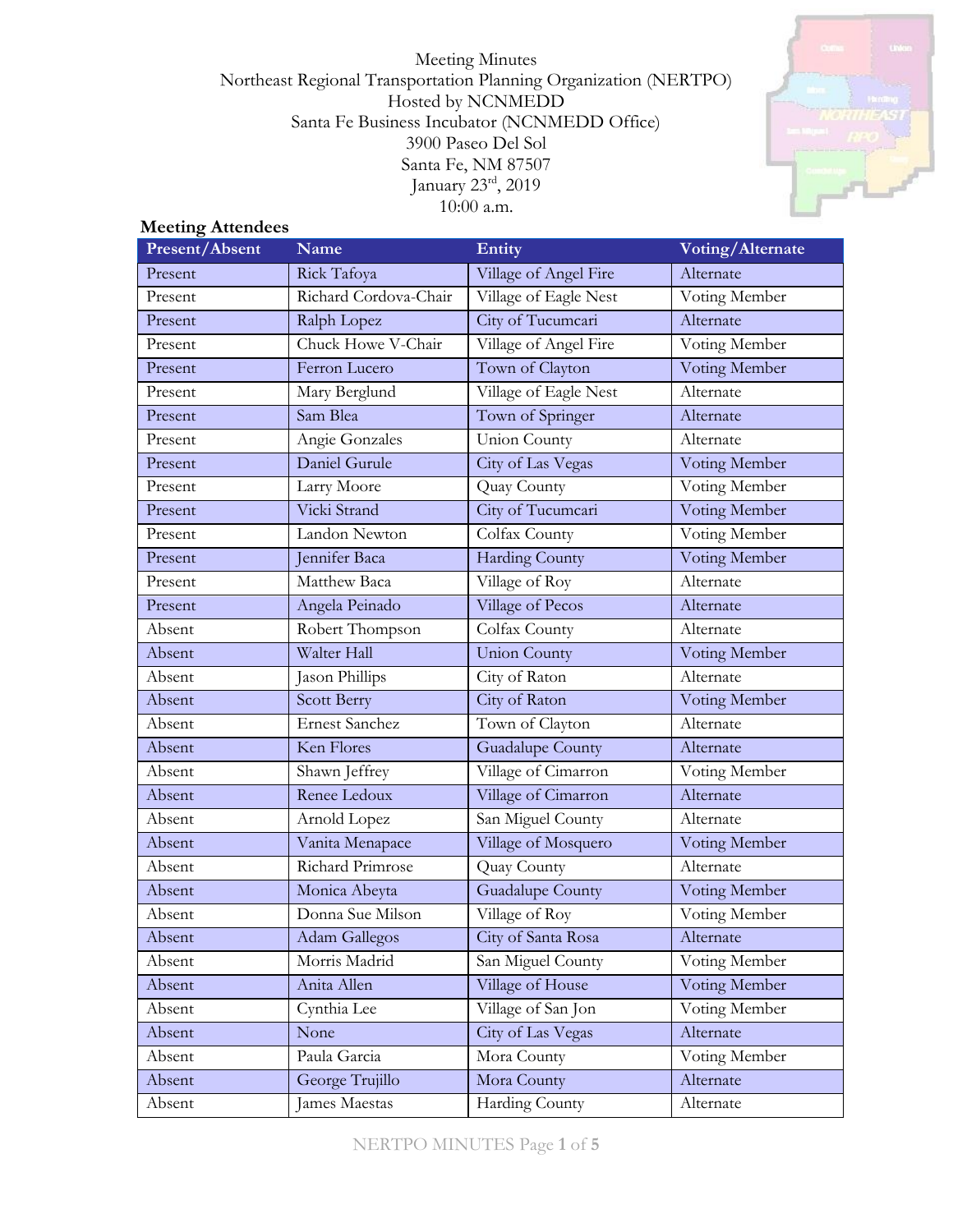|        |                       |                        |               | Unitary          |
|--------|-----------------------|------------------------|---------------|------------------|
| Absent | Connie Clark          | Village of Mosquero    | Alternate     |                  |
| Absent | Sherwin W. Martin     | Village of House       | Alternate     |                  |
| Absent | Wade Lane             | Village of San Jon     | Alternate     | <b>Flanciano</b> |
| Absent | Lee Dixon             | Village of Des Moines  | Voting Member |                  |
| Absent | Scott Warner          | Village of Des Moines  | Alternate     |                  |
| Absent | Telesfor Benavidez    | Village of Pecos       | Voting Member |                  |
| Absent | Diane Brown           | Village of Folsom      | Voting Member |                  |
| Absent | Mike Schoonover       | Village of Folsom      | Alternate     |                  |
| Absent | Mignon Saddoris       | Village of Grenville   | Voting Member |                  |
| Absent | Lynn Wiseman          | Village of Grenville   | Alternate     |                  |
| Absent | Larry Wallin          | Village of Logan       | Voting Member |                  |
| Absent | <b>Russell Feerer</b> | Village of Logan       | Alternate     |                  |
| Absent | Joseph Romero         | City of Santa Rosa     | Voting Member |                  |
| Absent | <b>Boe Lopez</b>      | Town of Springer       | Voting Member |                  |
| Absent | Don Flynn             | Village of Maxwell     | Voting Member |                  |
| Absent | Joanna Taylor         | Village of Maxwell     | Alternate     |                  |
| Absent | Laudente Quintana     | Village of Wagon Mound | Voting Member |                  |
| Absent | Nora Sanchez          | Village of Wagon Mound | Alternate     |                  |

# **New Mexico Department of Transportation (NMDOT) and Planners**

| John Herrera –      | Local Government Road Fund (LGRF) Coordinator for District IV    |  |  |
|---------------------|------------------------------------------------------------------|--|--|
| David Trujillo -    | D-4 Engineer                                                     |  |  |
| Joseph Moriarty -   | Planning Liaison                                                 |  |  |
| Yvonne Aragon -     | Public Information Officer                                       |  |  |
| Dennis T. Salazar - | NERTPO Planner/Program Manager for the North Central New Mexico  |  |  |
|                     | Economic Development District (NCNMEDD)                          |  |  |
| Vincent M. Soule -  | NERTPO Planner/Program Manager for the Eastern Plains Council of |  |  |
|                     | Governments (EPCOG)                                              |  |  |
| Eric Ghahate -      | <b>NCNMEDD Community Development Director</b>                    |  |  |
| Sky Tallman         | <b>NMDOT</b>                                                     |  |  |
|                     |                                                                  |  |  |

### **Guests**

| Village of Angel Fire            |
|----------------------------------|
| Union County                     |
| Village of Pecos                 |
| Town of Springer                 |
| City of Tucumcari                |
| NM Counties-Government Relations |
|                                  |

## **I. Call to Order**

The Meeting was called to order at 10:12 AM by Mayor of Eagle Nest, Chairman Richard Cordova.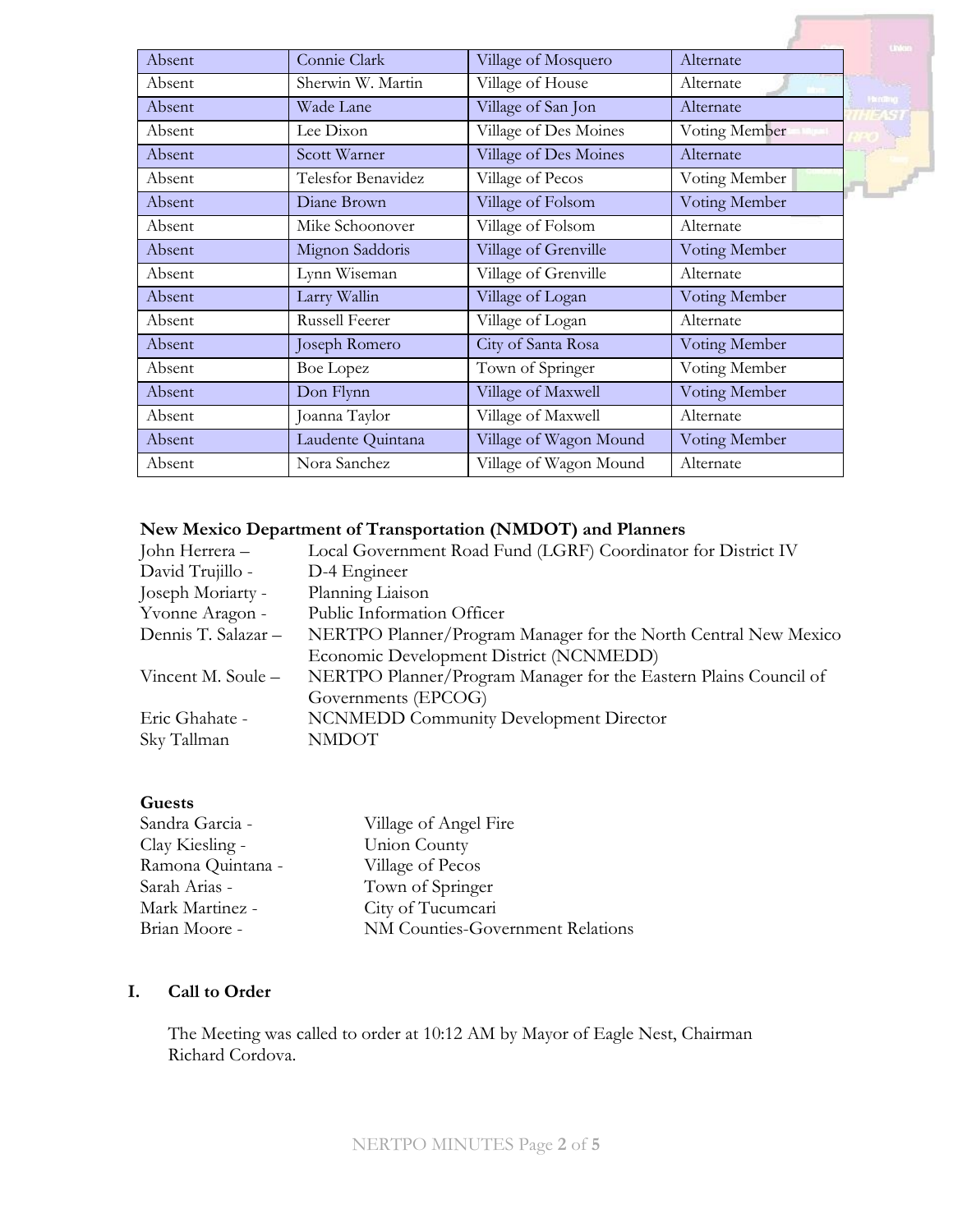### **II. Pledge of Allegiance/New Mexico State Flag**

The Pledge of Allegiance and the salute to the New Mexico State Flag was led by Vice Chairman Chuck Howe.

#### **III. Welcome**

Chairman Cordova welcomed everyone to our NERTPO meeting which was hosted by NCNMEDD. Chairman Cordova asked NCNMEDD Community Development Director Eric Ghahate to say a few words. Mr. Ghahate welcomed everyone to Santa Fe and to NCNMEDD.

### **IV. Approval of Agenda**

Motion to approve agenda: Landon Newton – Colfax County Second: Vicki Strand – City of Tucumcari No opposition was voiced. Motion carried.

### **V. Approval of Minutes** (November 28th, 2018- Town of Clayton)

Motion to approve the minutes as presented: VC Chuck Howe – Village of Angel Fire Second: Sam Blea – Town of Springer No opposition was voiced. Motion carried.

### **VI. Discussion: NMDOT District IV Updates:** (John Herrera, NMDOT)

Mr. David Trujillo gave an update regarding the happenings around District-4. Mr. Trujillo announced that Governor Lujan-Grisham named Michael Sandoval as the new Cabinet Secretary for NMDOT (pending Legislature approval). Mr. Trujillo updated the Board on the snow removal and road treatment as we have dealt with recent snow storms, many challenges with blowing snow. Mr. Trujillo gave an update on construction activity, most projects on suspension due to the winter weather. Mr. Trujillo opened up the floor to members of the board if they had any questions or comments regarding their specific communities. Colfax County Commissioner Landon Newton thanked Mr. Trujillo and his staff for being very responsive, Mayor/Chair Cordova and Vice-Chair Howe echoed the same sentiments.

Mr. John Herrera gave a brief update, advising everyone that disbursements need to be turned in as soon as possible and he will be in contact regarding the fully executed amendments. Mr. Herrera was available to answer questions from the board.

Mr. Joseph Moriarty announced that although the Federal Government is shut down the FHWA is still open for business and not affecting state RTPO Funding at this time. Due to the Government shutdown no new obligations in pipeline. The situation is being monitored as time passes.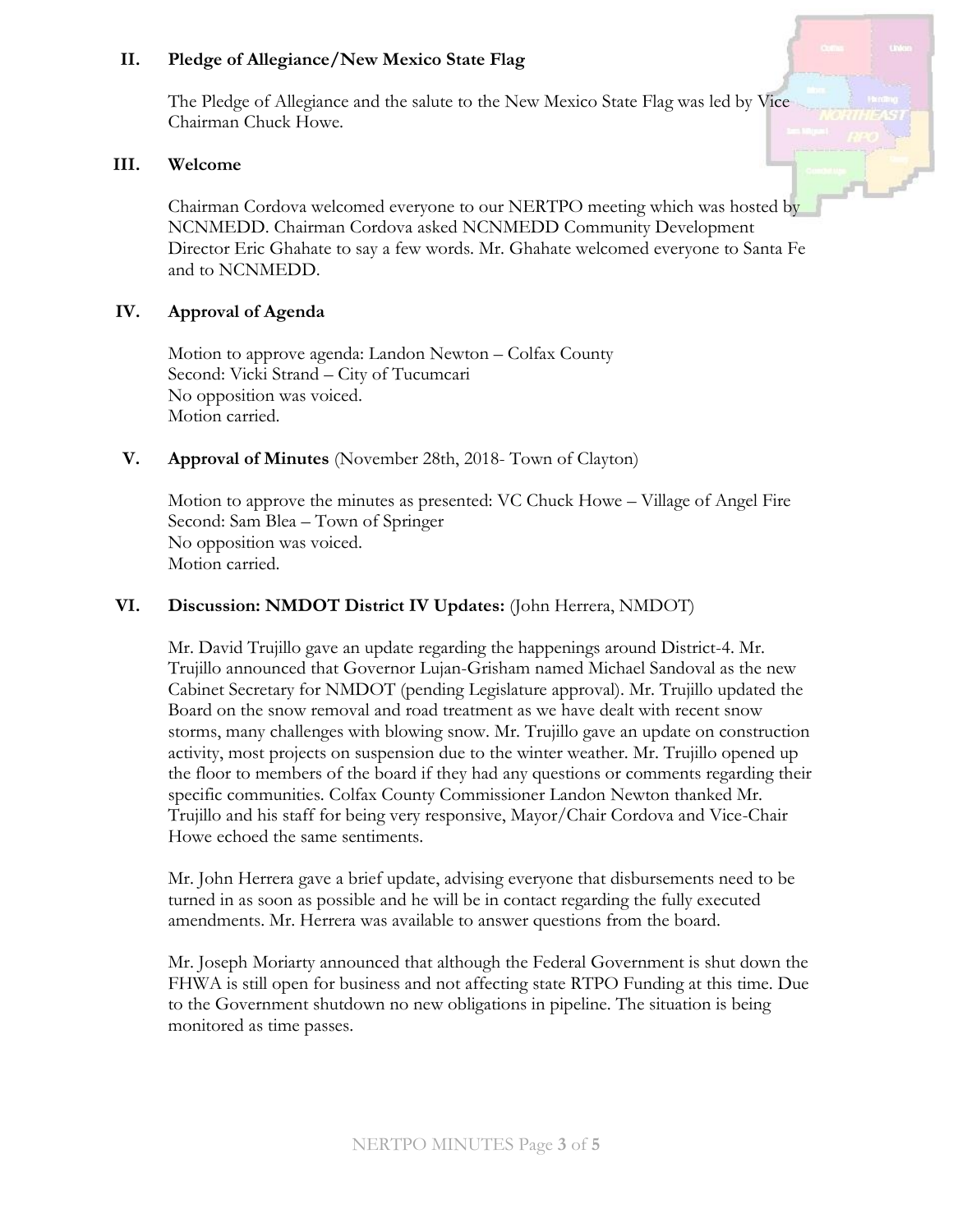### **VII. Presentation: New Mexico Counties (**Brian Moore – Government Relations**)**

Mr. Brian Moore from New Mexico Counties-Government Relations gave a presentation regarding the current happenings regarding the NM Counties and updates at the NM State Legislature. Mr. Moore opened the floor for questions from the Board Members and those in attendance. Chairman Cordova thanked Mr. Moore for the presentation and the thorough updates.

**VIII. Presentation: New Mexico Municipal League** (Mr. William F. Fulginiti – Executive Director)

Due to some last-minute commitments with the NM State Legislature Mr. Fulginiti was unable to make the meeting and present.

### IX. Discussion: Project Status Update (Local Government Members)

Chairman Cordova called on the NERTPO Membership to give updates regarding their respective communities on an individual basis. Chairman Cordova called on Members around the room to give a brief update regarding their respective communities.

**X. NERTPO Planners/Program Managers Report:** (Vincent M. Soule and Dennis T. Salazar)

Vincent M. Soule and Dennis T. Salazar gave respective updates about what is going on at EPCOG and NCNMEDD.

Mr. Salazar let the Board know that Mr. Thomas Garcia is still currently the Interim Executive Director at NCNMEDD but Interviews will be held in the near future for the permanent ED of NCNMEDD.

Mr. Salazar also advised that he and Planner Vincent Soule are open to ideas/suggestions from the Board as to how we can be more effective in communication as we are beginning a new year.

Eric Ghahate advised the Board that as we are concluding the TAP/RTP Process the next step is the Committee meeting in March to go over all the TAP/RTP Application process and hoping a decision may be made around early April. Updates will be given as the process rolls along.

Mr. Soule gave an update regarding the current legislative session to all members and how it directly affects the RTPO. Mr. Soule also let the Board know that "Transportation Day" at the Legislature will be on March  $7<sup>th</sup>$ , 2019, everyone is invited to attend.

Mr. Soule and Mr. Salazar also advised that our Quarterly RTPO Meeting for RTPO entities across the state is being planned for March  $6<sup>th</sup>$  tentatively. The plan is for the meeting to be held at NCNMEDD in Santa Fe.